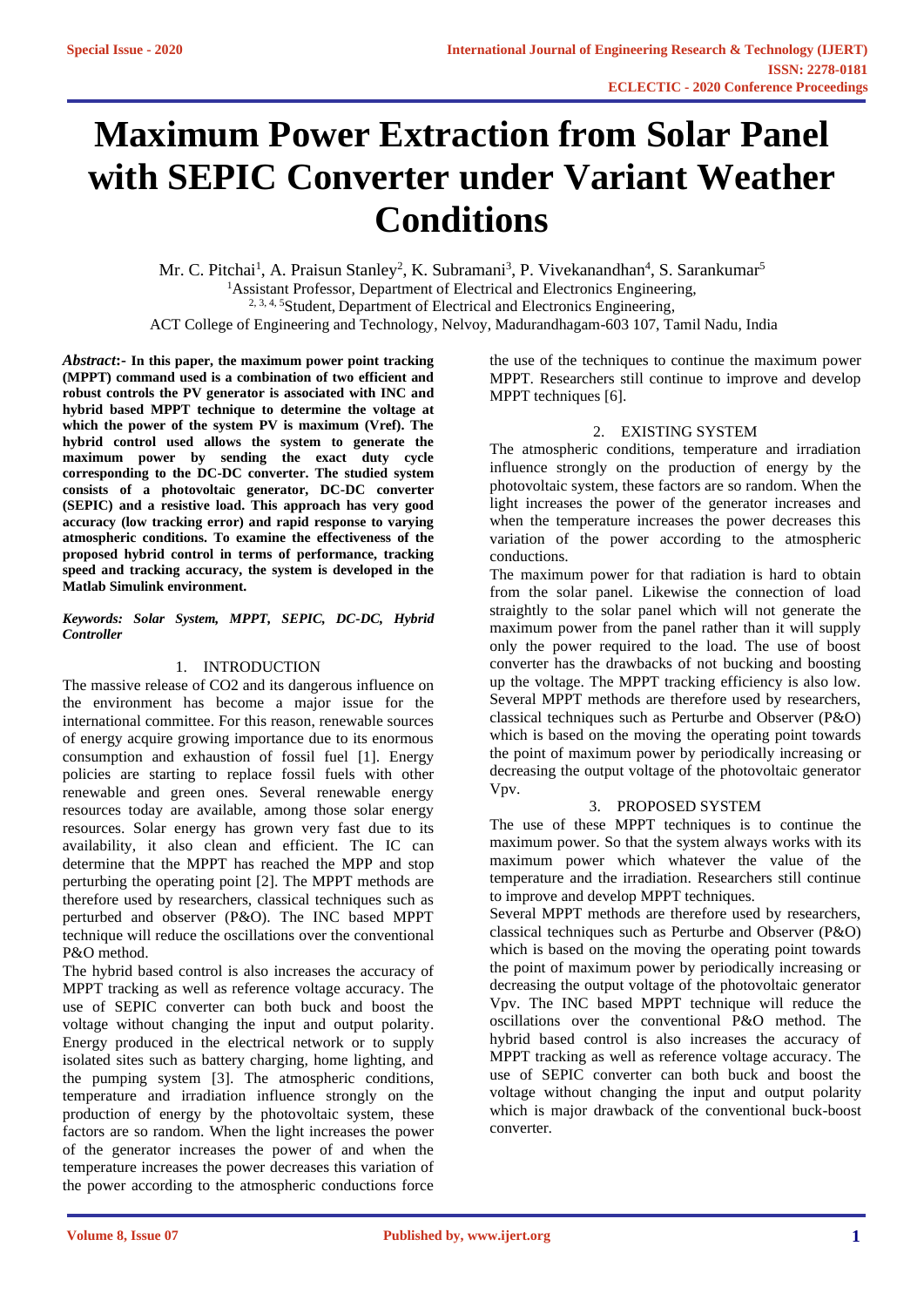

Fig.1 Flowchart of MPPT

The proposed block diagram consists of 100kw panel which is connected to the load with the help of SEPIC converter. The use of SEPIC converter is connected between the inverter for the maximum power point .the use of SEPIC converter fives the same polarity output from the input as well as single MOSFET switch is needed. The SEPIC converter switching pulses are given by the INC and hybrid based MPPT. The MPPT gives the necessary duty cycle to the PWM generator [8]. The PIC microcontroller is for generating necessary pulses to the converter to operate the PV in maximum power point. The output voltage of the SEPIC converter is controlled by controlling the duty cycle of MOSFET. SEPIC is a converter followed by a buck-boost converter; output has the same polarity as the input, coupling capacitor transfer energy from the input to the output.

The hybrid controller is applied to the SEPIC converter to mimic the new reference signal coming from the MPPT. The new duty cycle  $\delta(k)$ of the SEPIC converter switch was adjusted either by adding or subtracting the previous duty cycle δ(k−1)with duty cycle's perturbation step size. Equation (1) presents the relation between the present and previous duty cycles, i.e.,

$$
\delta(k) = \delta(k-1) \pm \Delta\delta \tag{1}
$$

$$
- (1)
$$

where  $\Delta\delta$  is the change in duty cycle, resulting from the change of reference signal. The MPPT control technique is used to gain a new reference voltage for the hybrid controller witch changes the duty cycle of the PWM signal for the SEPIC converter. The typical solar panel converts about 30% –40 %of the incident solar isolation into electric energy [6]. The MPPT technique is used to improve the efficiency of solar panel. According to the maximum power theorem, the power output of circuit is maximum when the venin impedance of the circuit matches with the load impedance. There are several techniques to track the MPPT, but this paper deals with the incremental conductance. The incremental conductance method uses information of source voltage and current to find the desired operating point. From PV curve of PV module in

| Fig.2, it is clear that slope is zero at maximum point $[6]$ so |  |
|-----------------------------------------------------------------|--|
| the formulas are as follows                                     |  |
|                                                                 |  |

| $(dP/dV)$ mpp = $(dVI/dV)$ | (2) |
|----------------------------|-----|
| $0 = I + V$ (dI/dV) mpp    | (3) |
| $(dI/dV)$ mpp = $-I/V$     | (4) |

Equation (4) is the condition to achieve the maximum power point, when the variance of the output conductance is equal to the negative of the output conductance, the module will work at maximum power point. The flow chart of the incremental conductance is shown in Fig.1. In this flow chart  $V(k)$  is the new detection voltage and  $I(k)$  is the new detection current,  $V(k-1)$  and  $I(k-1)$  is previous detection values. When the new value is read in the program, it calculates the previous value compared with the new one, and then determine the voltage differentials is zero or not, according to voltage differentials is zero, the current difference can be determined zero or not. If both of them are zero, it shows that they have the same value of impedance and the value of duty ratio will remain the same as before. If the voltage differential is zero, but the current differential is not zero, it shows that the isolation has changed. When the difference of the current value is greater than zero, duty ratio will increase, when the difference of the current value is less than zero, duty ratio will decrease [10]. If the voltage differential is not zero determine it weather satisfy the eq.(4) or not, when eq.(4) is satisfied, the slope of power curve will be zero that means the system is operating at MPP, if the variance of conductance is greater than negative conductance value, it means the slope of power curve is positive and the duty ratio is to be increased, otherwise it should be decreased[7].The motive is to automatically find the voltage Vmpp or current Impp at which a PV module should operate to obtain the maximum power output Pmpp under given temperature and irradiance.

# 5. SIMULATION RESULTS

The practical implementation of the proposed SEPIC fuzzy controller for the single phase inverter has been verified by applying the simulation on the MATLAB/Simulink.



Fig.2 Output voltage signal of PV panel.

The output voltage and current signals of PV panel are shown in Fig.2 and Fig.3.respectively.Voltage of PV panel is 35V and current is around 9A.The output voltage and current signals of the proposed hybrid based MPPT at constant load condition are shown in Fig.3. It is noticeable